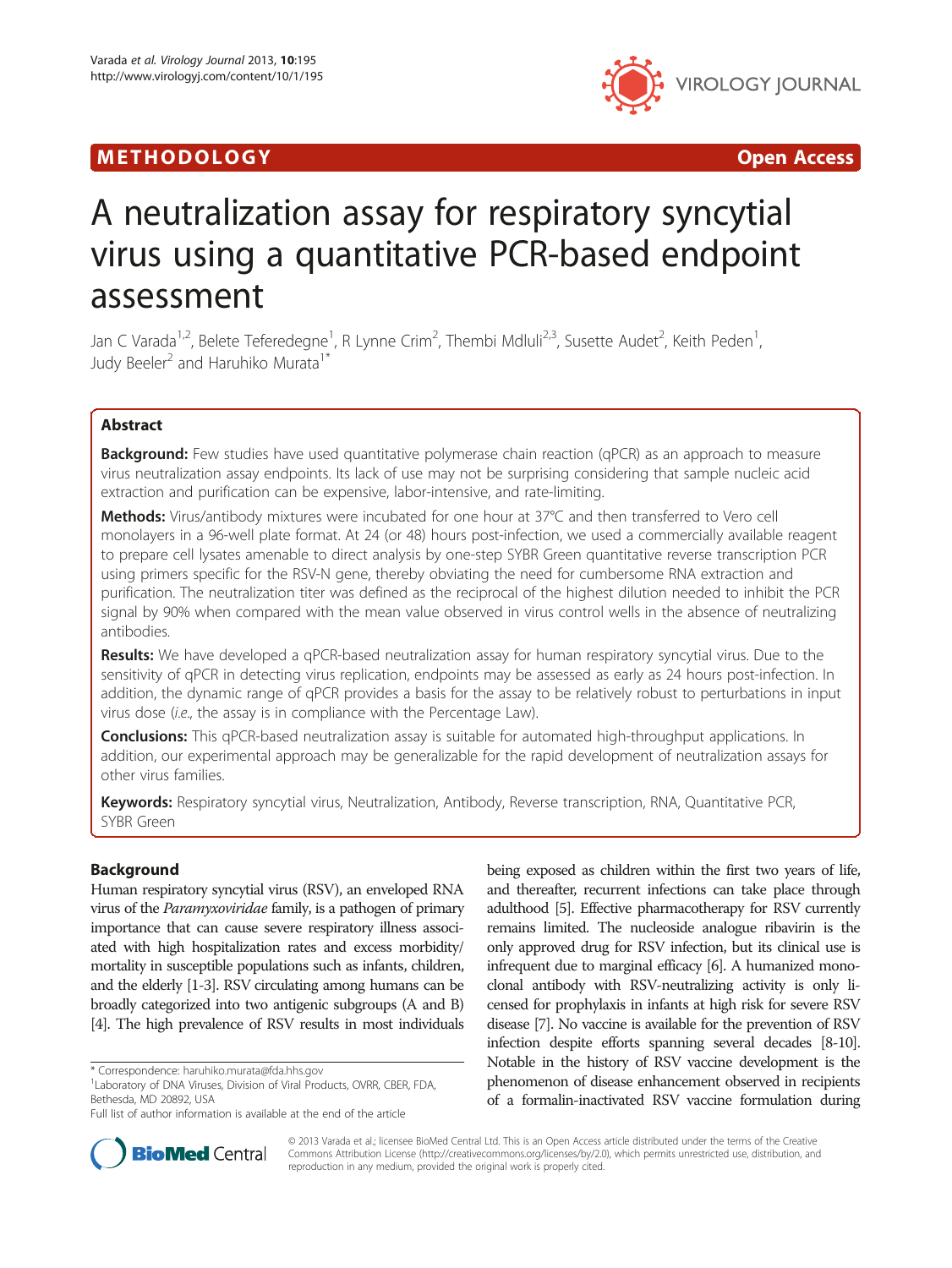clinical trials in the 1960's [[11-14](#page-10-0)]; this experience serves as a prominent example of the complexity that can be encountered during the course of vaccine development.

Serum neutralizing antibodies play an important role in conferring protection against RSV infection [[7,15-17](#page-10-0)]. Traditional methods for measuring RSV-neutralizing activity in biological samples are labor-intensive and time-consuming. Plaque-reduction neutralization (PRN) entails numerous manipulation steps that hinder throughput, and plaque visualization can require several days [\[18\]](#page-10-0). Microneutralization assays for RSV using endpoint assessments based on ELISA [[19\]](#page-10-0), automated plaque counting [\[20,21\]](#page-10-0), spectrophotometric quantification of cell viability [\[22](#page-10-0)], or enzymatic measurement of a reporter activity [\[23](#page-10-0)] require post-infection durations of 2–5 days. A recently developed neutralization assay for RSV based on using flow cytometry to evaluate infection by GFP-expressing RSV reporter viruses can measure the endpoint at 18 hours post-infection [[24](#page-10-0)]; however, this assay requires a sophisticated instrument (a flow cytometer) that may preclude broad accessibility for interested investigators. Thus, a need still exists for a simple, rapid microneutralization assay suitable for highthroughput applications. Such an assay might be a useful tool to facilitate RSV vaccine development since one can anticipate the need to test thousands of samples to identify RSV susceptibles prior to immunization and to assess immune responses afterwards.

Quantitative PCR (qPCR) is associated with a number of appealing features, particularly in terms of robustness, sensitivity, and dynamic range. However, to date, few studies have used this experimental approach to quantify the extent of virus neutralization [\[25,26](#page-10-0)]. Normally, the need for RNA/ DNA purification from samples represents a significant constraint that can decrease throughput in qPCR-based assays. We recently developed a qPCR-based neutralization assay for influenza virus by making use of a commercial reagent that allows the generation of PCR-ready cell lysates with minimal effort, thus circumventing a previously rate-limiting technical obstacle [[27\]](#page-10-0). In the present study, we have exploited the sensitivity afforded by qPCR to develop a rapid 96-well format microneutralization assay for RSV with an assessment of endpoint as early as 24 hours post-infection. In addition, the dynamic range intrinsic to qPCR allows this assay to be relatively robust to perturbations in input virus dose. Considering the relative ease of generating experimental samples for analysis as well as the possibility for relying on automation to prepare qPCR plates, this assay might be appropriate for high-throughput purposes.

## Results

## qRT-PCR performance parameters

Two pairs of SYBR Green qPCR primers, each targeting a conserved region of the N gene of RSV subgroup A or B [[28\]](#page-10-0), were used in our study. Purified total RNA

standards from Vero cells infected with either RSV-A2 (subgroup A) or RSV-B1 (subgroup B) were prepared for the purpose of testing the performance features of our one-step quantitative reverse transcription SYBR Green PCR (qRT-PCR). In order to improve comparability with experimental samples, the purified RNA standards were serially diluted (10-fold) using a relevant matrix as the diluent. This matrix consisted of a lysate of uninfected Vero cells prepared using the Bio-Rad iScript Sample Preparation Reagent (subsequently referred to as Bio-Rad SPR). One μL of each dilution was subjected to one-step qRT-PCR in a total assay volume of 10 μL. An automated liquid-handling system was routinely used in the preparation of reactions for our study. Typical results are shown in Figures [1A](#page-2-0) (RSV-A2 RNA dilution series) and [1B](#page-2-0) (RSV-B1 RNA dilution series). PCR efficiency was ~85% for RSV subgroup A primers and ~98% for RSV subgroup B primers; for both primer pairs, linearity was observed over at least a  $5 \log_{10}$  range. RNA standards were used in subsequent experiments to verify the performance of each PCR run and to facilitate the quantification of experimental samples.

#### Replication kinetics of RSV assessed by qRT-PCR

Replication of RSV was assessed by qRT-PCR using cells infected in 96-well culture plates. Vero cells were seeded overnight (15,000 cells per well) and on the following day infected with 500 TCID $_{50}$  per well of RSV-A2 or RSV-B1. After incubation for 1 hour at 37°C, the cells were washed twice with PBS (100 μL per well) to remove unbound virus; subsequently, the culture medium (200 μL per well) was replaced, and the infection was allowed to proceed at 37°C. Every 24 hours, cell lysates were prepared using Bio-Rad SPR according to the following simple steps: (1) remove the culture medium and wash the cells twice with 100 μL of PBS; (2) apply 100 μL of Bio-Rad SPR per well and incubate at room temperature for 1 min; and (3) collect the resulting lysate and freeze at −20°C until assessment by qRT-PCR. The replication kinetics of RSV-A2 and RSV-B1 are shown in Figure [2](#page-2-0). RNA copy numbers were normalized to the mean value obtained 24 hours post-infection. For both RSV-A2 and RSV-B1 strains, the PCR signal increased by approximately 10<sup>5</sup>-fold over the course of 96 hours. In addition, an amplification of >1000-fold was observed for both virus strains over the initial 24 hours. The data support the feasibility of assessing virus neutralization at 24 hours post-infection.

#### Correspondence of qPCR signal and input virus dose

The ability to distinguish two-fold differences in virus input was assessed. Vero cells were seeded overnight (15,000 cells per well), and on the following day, monolayers were infected with inocula derived from two-fold dilution series of RSV-A2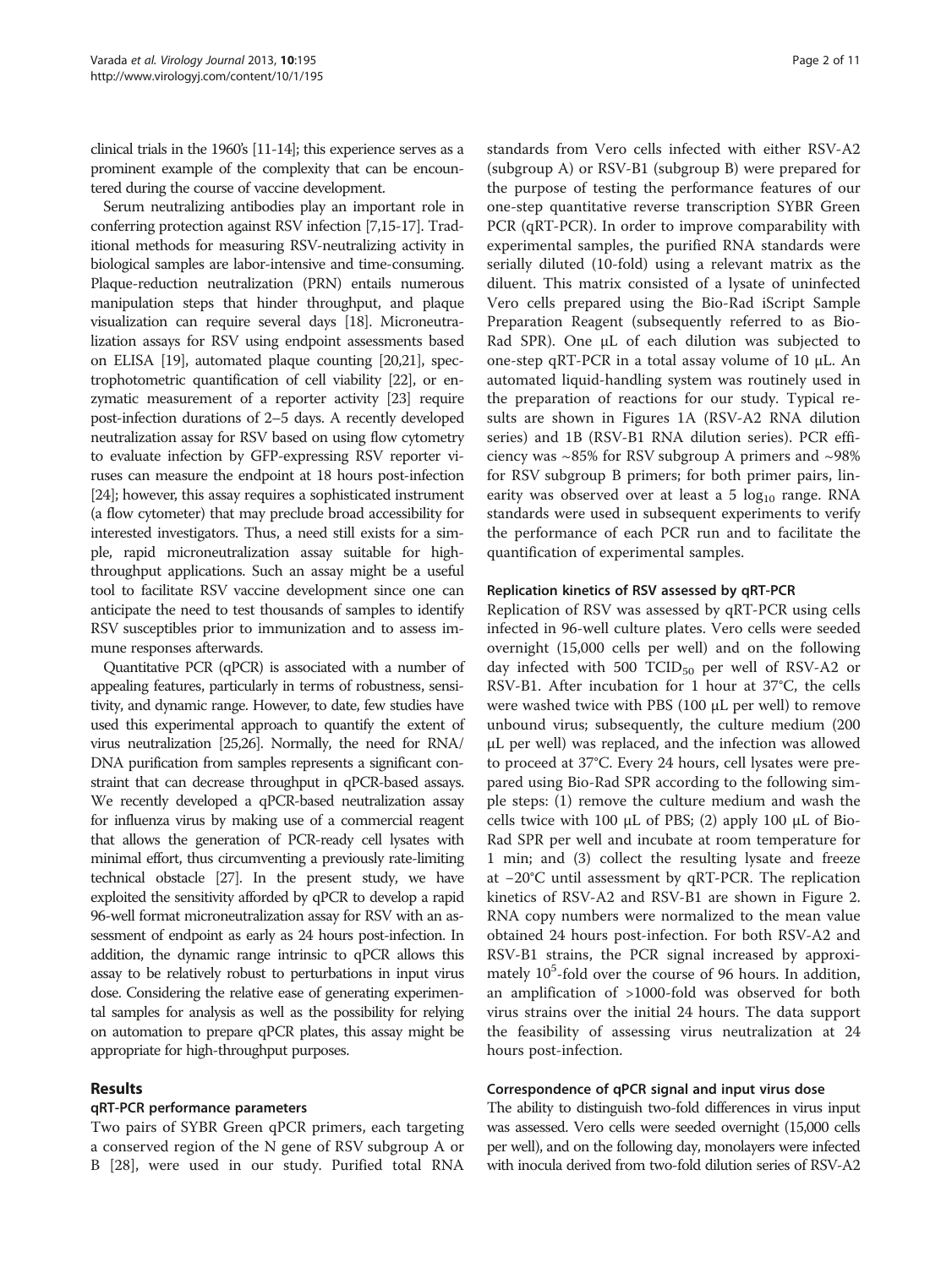<span id="page-2-0"></span>

 $(40,000 \text{ to } 78 \text{ TCID}_{50} \text{ per well}) \text{ or } RSV-B1 (250,000 \text{ to } 490$  $TCID<sub>50</sub>$  per well). At 24 hours post-infection, cell lysates were prepared using Bio-Rad SPR and subjected to qRT-PCR analysis. RNA copy numbers were normalized to the mean value obtained with the most dilute input  $(78$  TCID<sub>50</sub>



for RSV-A2 and 490 TCID<sub>50</sub> for RSV-B1). Reasonable linearity was observed across the entire range of virus input for both RSV-A2 (Figure [3A](#page-3-0)) and RSV-B1 (Figure [3B](#page-3-0)). The data suggest that relatively small variations in infectivity (two-fold) can be measured with our approach.

## qRT-PCR-based microneutralization assay for RSV (qPCR-MN)

A qRT-PCR-based microneutralization assay for RSV (qPCR-MN) was performed to assess the neutralization activity associated with a pooled human immunoglobulin reference standard (designated as RSV-Lot 1) at a working concentration of 1% (1 mg/100 μL). Vero cells were seeded overnight (15,000 cells per well); on the following day, the virus inoculum (500 TCID $_{50}$  per well of RSV-A2 or RSV-B1) was mixed with an equal volume from a two-fold dilution series of RSV-Lot 1 and incubated for 1 hour at 37°C. After incubation, the virus/immunoglobulin mixture was transferred to corresponding wells on a 96-well plate containing Vero cell monolayers. At 24 or 48 hours postinfection, cell lysates were prepared using Bio-Rad SPR and subjected to qRT-PCR analysis. The results are shown in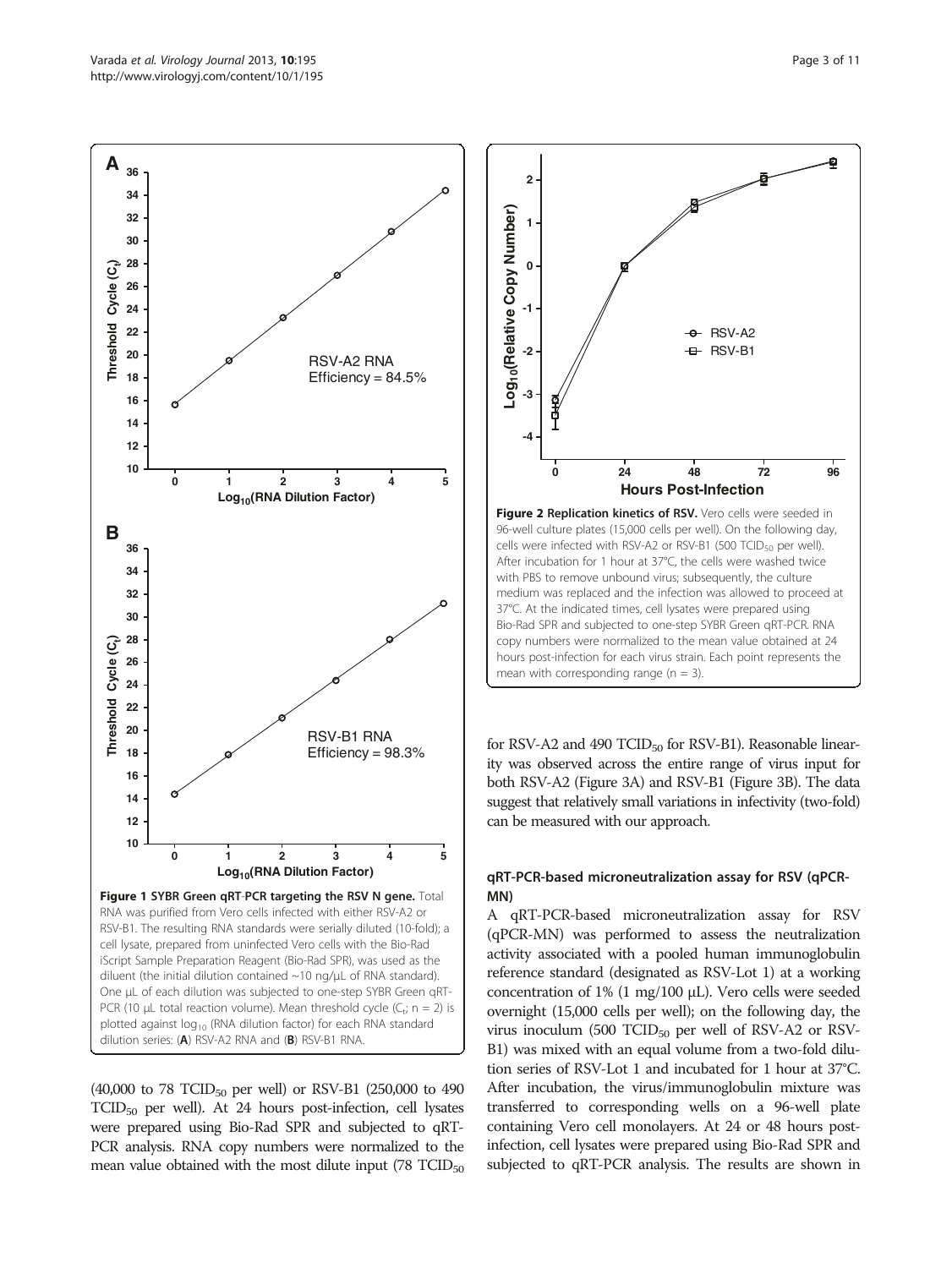<span id="page-3-0"></span>

in 96-well culture plates (15,000 cells per well). On the following day, each well was infected with an inoculum from a two-fold dilution series: 40,000 to 78 TCID $_{50}$  per well for (A) RSV-A2, and 250,000 to 490 TCID<sub>50</sub> per well for (B) RSV-B1. At 24 hours post-infection, cell lysates were prepared using Bio-Rad SPR and subjected to qRT-PCR analysis. RNA copy numbers were normalized to the mean value obtained with the most dilute virus input. Each point represents the mean with corresponding range ( $n = 4$ ).

Figure [4.](#page-4-0) RNA copy numbers were normalized to the mean value obtained from virus-infected wells in the absence of neutralizing immunoglobulin (virus control wells). Representative neutralization experiments consisting of three experimental replicates (reflecting three independent RSV-Lot 1 dilution series) are shown in Figures [4A](#page-4-0) (RSV-A2) and [4B](#page-4-0) (RSV-B1). The neutralization titer was defined as the reciprocal of the highest dilution factor of RSV-Lot 1 necessary to inhibit the PCR signal by 90% (i.e., below the threshold of 10% of the mean value observed in virus control wells). For both virus strains, the PCR signal decreased in a dosedependent manner as the concentration of neutralizing antibodies increased; at maximal neutralization, the PCR signal was inhibited by >1000-fold. For both RSV-A2 and RSV-B1, similar results were obtained at 24 and 48 hours post-infection. Thus, while we have developed our assay with the intention of routinely assessing the neutralization endpoint at 24 hours post-infection, our data suggest that perturbations in assay duration can be tolerated to a certain extent (24 h vs. 48 h).

Each individual experimental replicate can be used to derive an independent estimate of the neutralization titer. The individual results of each replicate for the experiments shown in Figures [4](#page-4-0)A and [4B](#page-4-0) are shown in Figures [4](#page-4-0)C (RSV-A2) and [4](#page-4-0)D (RSV-B1); the mean of the curves depicted in Figure [4](#page-4-0)C would result in Figure [4](#page-4-0)A, while the mean of the curves depicted in Figure [4](#page-4-0)D would result in Figure [4](#page-4-0)B. For RSV-A2 neutralization, the geometric mean titer (GMT) calculated from experimental replicates for RSV-Lot 1 (1% concentration) was 156 assessed at 24 hours post-infection (7 experiments, each with 3 experimental replicates;  $n = 21$ ) and 161 assessed at 48 hours post-infection (3 experiments, each with 3 experimental replicates;  $n = 9$ ). Likewise for RSV-B1 neutralization, the GMT was 197 assessed at 24 hours post-infection (n = 21) and 299 assessed at 48 hours postinfection  $(n = 9)$ . In comparison, the GMTs from plaquereduction neutralization (PRN) for RSV-Lot 1 (at day 5 post-infection; assessed in HEp-2 cells for RSV-A2 or Vero cells for RSV-B1) in the absence of guinea pig complement were 238 and 450 against RSV-A2 and RSV-B1, respectively, while the PRN GMTs in the presence of guinea pig complement were 1176 and 2046 against RSV-A2 and RSV-B1, respectively.

Neutralization experiments with RSV-A2 assessed at 24 hours post-infection were also performed with a monoclonal antibody ascites fluid with known specificity to the RSV F protein (1200) [\[29\]](#page-10-0) as well as rabbit serum samples generated pre- and post-immunization with UV-inactivated RSV-A2. The results are shown in Figure [4E](#page-4-0). The GMTs  $(n = 3)$  were <32, 128, and 645 for pre-immune rabbit serum, post-immune rabbit serum, and monoclonal antibody 1200, respectively. The data suggest that the antibody-dependent decrease in signal observed in qPCR-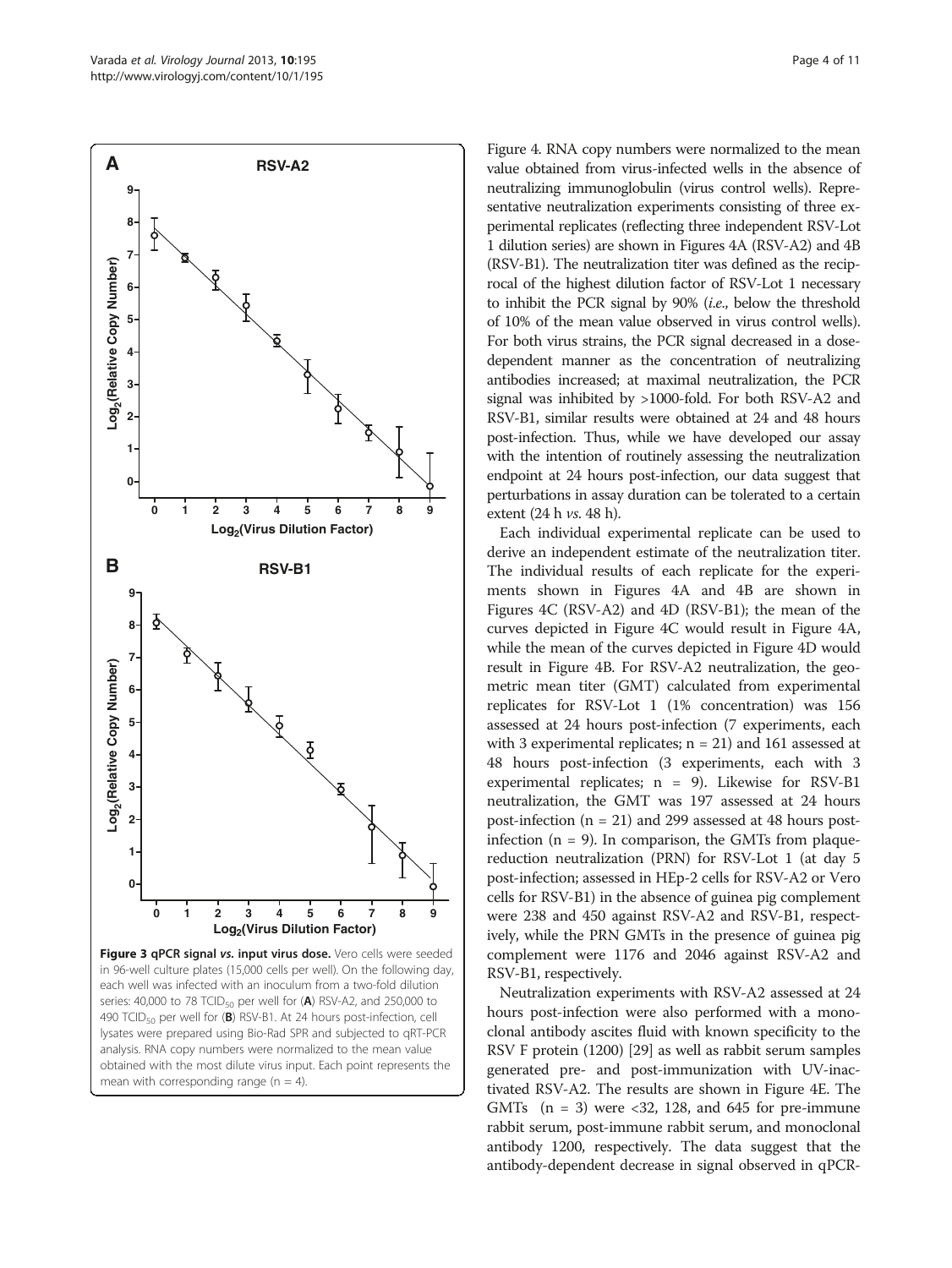<span id="page-4-0"></span>

replicates assessed independently (n = 3) are shown for neutralization experiments with (C) RSV-A2 and (D) RSV-B1. Additional neutralization experiments (E) with RSV-A2 assessed at 24 hours post-infection were also performed with a monoclonal antibody with known specificity to the RSV F protein (1200) as well as rabbit sera generated pre- and post-immunization with RSV-A2 (each point represents the mean with corresponding range;  $n = 3$ ).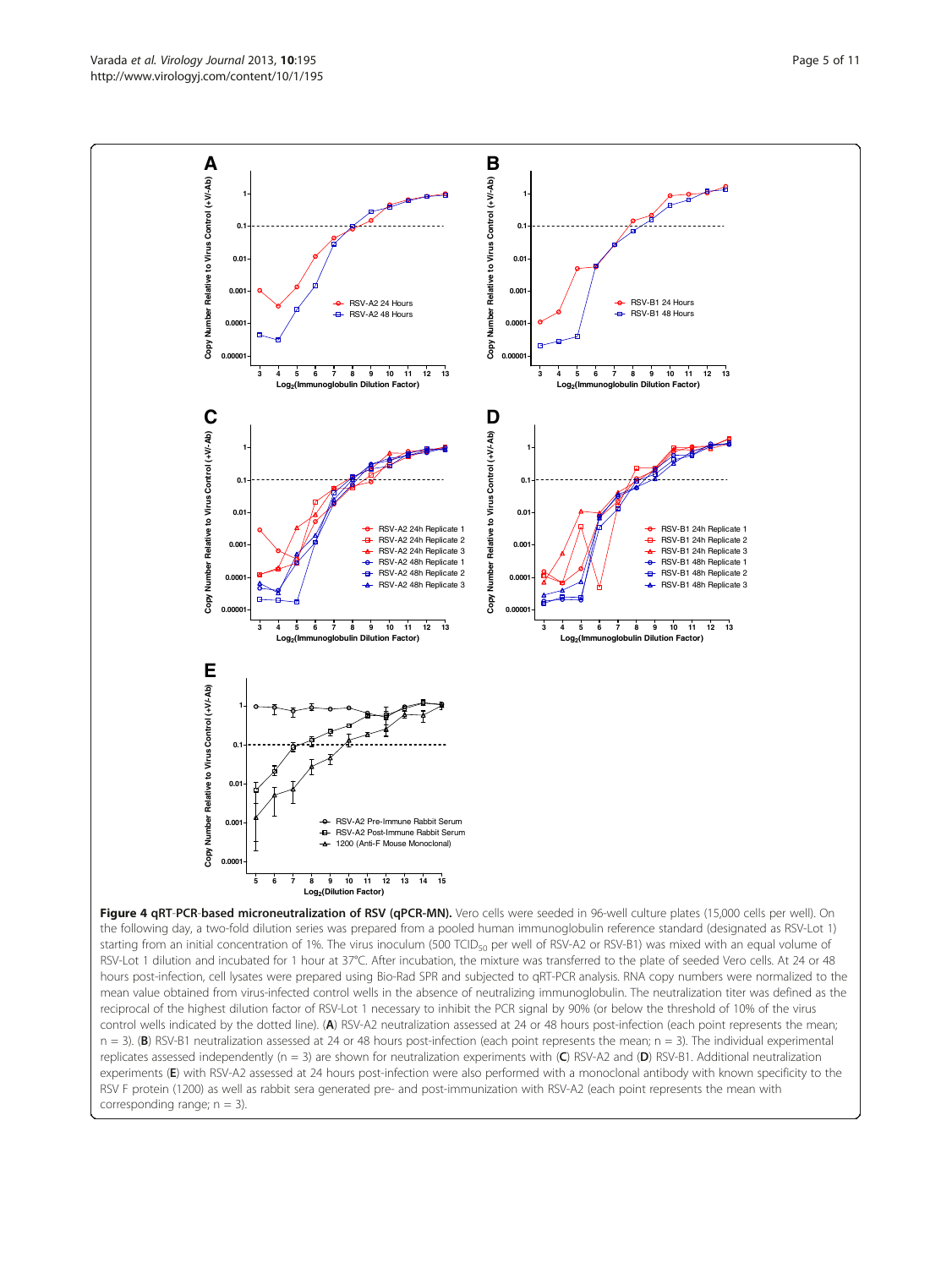<span id="page-5-0"></span>MN reflects an inhibitory process with specificity against RSV.

#### Compliance with the Percentage Law

According to the Percentage Law [[30,31](#page-10-0)], the proportion of infectivity neutralized by a given concentration of antibodies remains constant over a wide range of virus input, provided that the concentration of antibodies is in vast molar excess over the concentration of virus (a reasonable assumption under most experimental conditions). We assessed the compliance of our neutralization assay with the Percentage Law. Neutralization by pooled human immunoglobulin (RSV-Lot 1 at an initial concentration of 1%) was assessed at 24 hours post-infection using 100, 500, 2500, or 12500  $\text{TCID}_{50}$  per well as virus inputs. The results are shown in Figures 5A (RSV-A2 neutralization) and 5B (RSV-B1 neutralization). For both RSV-A2 and RSV-B1, similar neutralization results were obtained regardless of input virus dose. The GMTs (3 experiments, each with 3 experimental replicates;  $n = 9$ ) were 219, 149, 138, and 118 for RSV-A2 neutralization at 100, 500, 2500, or 12500 TCID<sub>50</sub>, respectively. The GMTs  $(n = 9)$  were 256, 174, 188, and 188 for RSV-B1 neutralization at 100, 500, 2500, or 12500 TCID<sub>50</sub>, respectively. Thus, qPCR-MN appears to be reasonably robust to perturbations in input virus across a >100-fold range, thereby demonstrating a performance feature predicted on the basis of the Percentage Law.

## Non-specific inhibition of RSV replication and neutralization assay limit of detection

Non-specific inhibitory effects of human serum might limit the ability to detect low RSV-neutralizing activity. Immunoglobulin-depleted human serum was obtained from a commercial source and tested in our assay. The use of immunoglobulin-depleted human serum was necessary because of the difficulty in procuring serum samples from individuals truly naive to RSV exposure. The results are shown in Figures [6](#page-6-0)A (RSV-A2) and [6](#page-6-0)B (RSV-B1). For dilutions of depleted serum at or exceeding 1:16, marginal inhibition of virus replication was observed (PCR signal exceeded 80% of mean values observed in virus control wells). At higher concentrations of depleted serum, substantial inhibition of RSV replication was observed (PCR signal less than 30% of values observed in virus control wells for both RSV-A2 and RSV-B1 at a dilution of 1:4). Assuming that the tested immunoglobulin-depleted serum is representative of negative serum samples obtainable from an exposurenaive (hypothetical) population, routine assessment of a human serum sample might require an initial dilution of 1:16 or greater.

We sought to investigate the assay limit of detection further by analyzing samples generated by spiking the



immunoglobulin-depleted human serum with the reference pooled human immunoglobulin RSV-Lot 1. For the initial spiked sample, RSV-Lot 1 at 10% concentration was diluted 1:10 in depleted serum. Five additional samples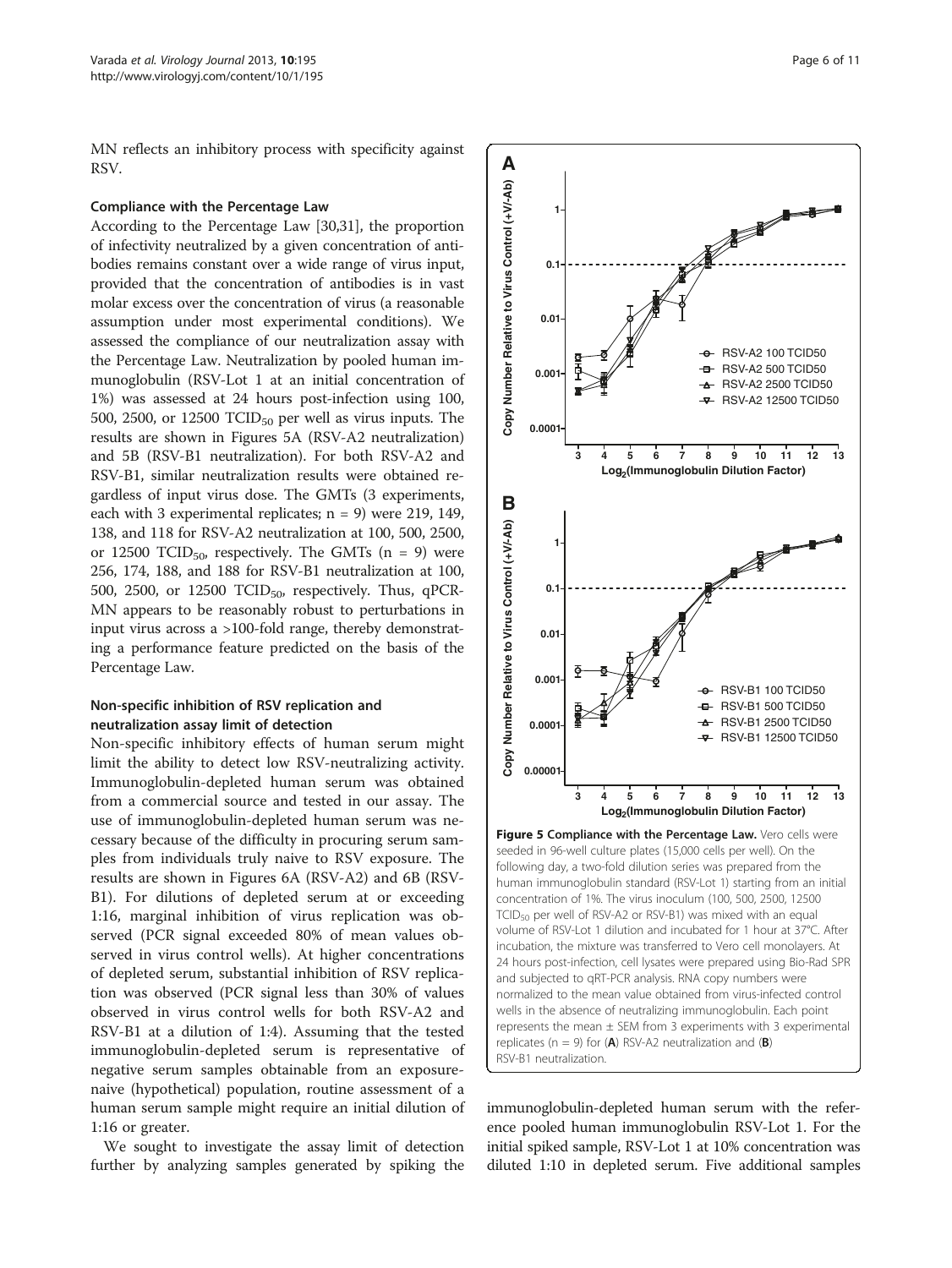<span id="page-6-0"></span>

were generated by two-fold serial dilution using the depleted serum as the diluent. In this manner, we generated serum samples with simulated low neutralizing activity. The results of analyzing these samples are shown in Figures 6C (RSV-A2) and 6D (RSV-B1). The observed GMT  $(n = 3)$  is plotted against the dilution factor experienced by the simulated sample. For RSV-B1 (Figure 6D), a reasonably linear relationship was observed across the sample dilution range. Thus, the observed titer was generally in agreement with the expected titer. For RSV-A2 (Figure 6C), a linear relationship was observed until the sample experienced a dilution of 16-fold (observed GMT of 13); beyond this dilution, a departure from linearity was observed. The data suggest that, under some experimental conditions, non-specific inhibitory effects of the sample matrix might limit the ability to accurately detect low neutralizing activity.

## Correlation between titers measured by qPCR-MN and PRN

We subjected archived human serum samples  $(n = 30;$ obtained from children who participated in a measles vaccine study in the 1980's) to analysis by qPCR-MN and PRN in the absence or presence of 5% guinea pig complement. Neutralization against RSV-A2 was evaluated. PRN was performed using HEp-2 cells. For qPCR-MN (performed using Vero cells), 5% guinea pig complement was included in the neutralization reaction as necessary without altering other assay parameters or procedures. Final serum sample dilutions for qPCR-MN ranged from 1:32 to 1:8192; sera with qPCR-MN titers  $\langle 32 \rangle$  (n = 2 in the absence of complement; n = 1 in the presence of complement) were assigned a titer of 16 for this analysis. The correlation coefficients were 0.87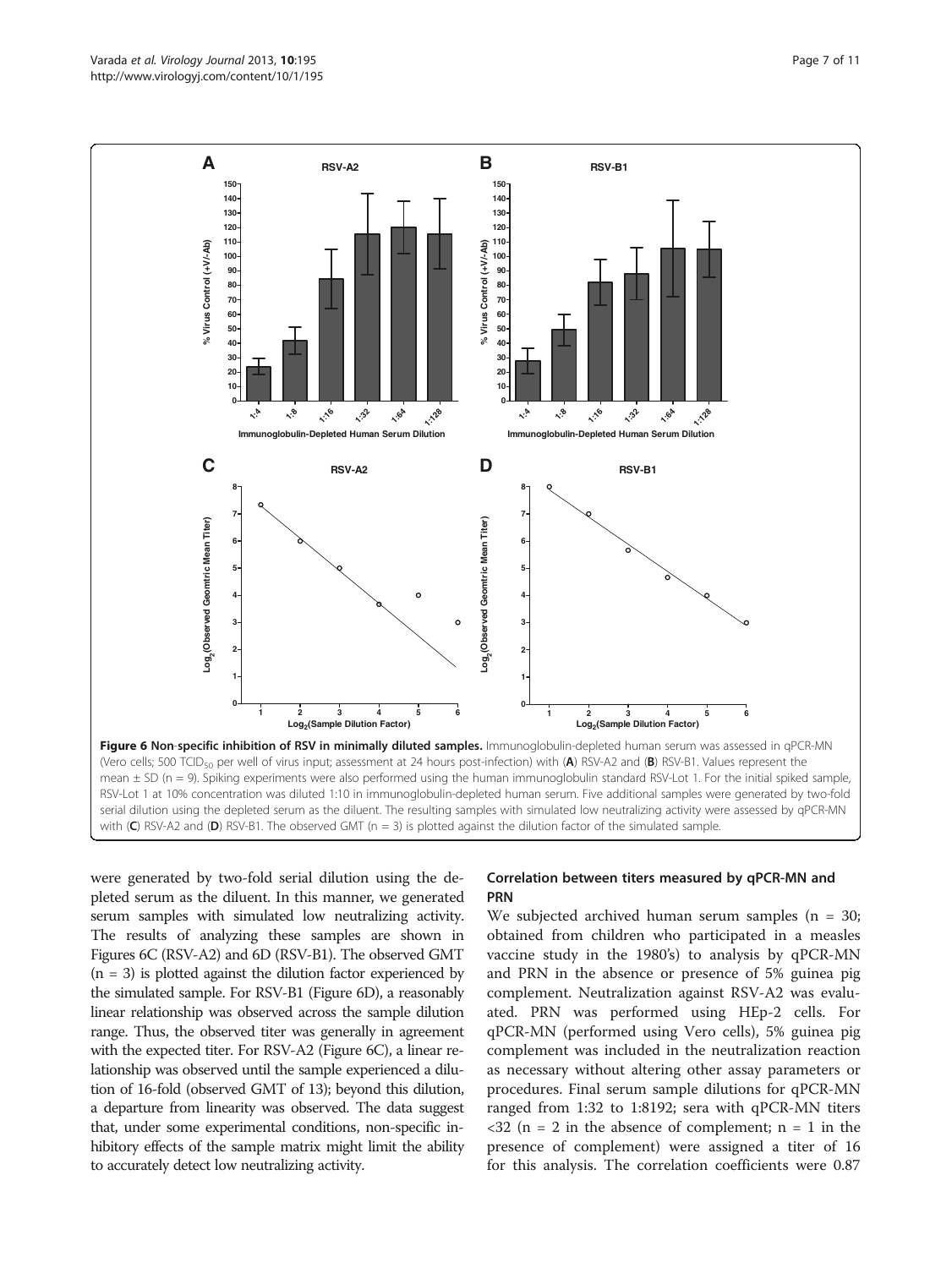(Figure 7A) and 0.89 (Figure 7B) in the absence or presence of guinea pig complement, respectively. The presence of guinea pig complement increased the observed titers for both assays. GMTs across samples  $(n = 30)$ were 268 and 440 for PRN (50% inhibition endpoint) in the absence or presence of guinea pig complement, respectively. Similarly, GMTs  $(n = 30)$  were 69 and 199 for qPCR-MN (90% inhibition endpoint) in the absence or presence of guinea pig complement, respectively.

#### **Discussion**

We have developed a simple qRT-PCR-based microneutralization assay for RSV (qPCR-MN). The crux of our approach is the use of a commercially available reagent (Bio-Rad SPR) to generate cell lysates that are amenable to direct analysis by qRT-PCR, thereby allowing us to avoid the need for RNA extraction and purification (which normally can be laborious and rate-limiting). Certain features intrinsic to qPCR offer significant advantages in the context of our study. The sensitive detection of RSV replication allows our qPCR-MN neutralization endpoint to be assessed at 24 hours post-infection (and likely earlier). In addition to time-saving benefits, a shorter assay duration is preferable a priori when assessing the neutralization of replicationcompetent viruses because it minimizes possible distortions associated with multiple cycles of virus replication (as discussed in our earlier study on influenza virus neutralization [[27](#page-10-0)]). The dynamic range of qRT-PCR (at least 5  $log_{10}$ ) range; Figure [1](#page-2-0)) directly contributes to qPCR-MN being relatively robust to perturbations in input virus dose and allows the empirical demonstration of compliance with the Percentage Law (Figure [5](#page-5-0)) without the need to dilute or otherwise manipulate reactions in order to quantify the extent of virus neutralization. Other logistically desirable attributes of qPCR-MN include the feasibility of incorporating automation for the preparation of qRT-PCR and the ease of standardization across independent laboratories through dissemination of frozen RNA reagents and samples.

We also wish to emphasize the flexibility of our approach. We generated data for our study using two virus strains (RSV-A2 and RSV-B1). However, the qPCR primer pairs used in our study (targeting the conserved N gene) should be immediately applicable to a diverse range of virus strains and field isolates without the need for major adjustments in assay parameters. The performance of a nucleic acid-based assay targeting a conserved region of the viral genome might be more predictable across a wider range of strains than assays relying on other RSV-specific detection reagents such as antibodies. As an example, the monoclonal antibody A3, used as a detection reagent in ELISA-based microneutralization assays for influenza virus, exhibits a range in its sensitivity to detect the nucleoprotein (NP) from influenza A viruses that varies over at least two orders of magnitude despite the high degree



of conservation of NP [\[32\]](#page-10-0). Thus, qPCR-MN might be a useful tool to dissect subtle antigenic differences within the subgroups of RSV. In addition, although we primarily used Vero cells to generate data for our study, our approach does not preclude the use of other cell lines. For example, we were successful in performing qPCR-MN for RSV using HEp-2 cells (data not shown). The suitability of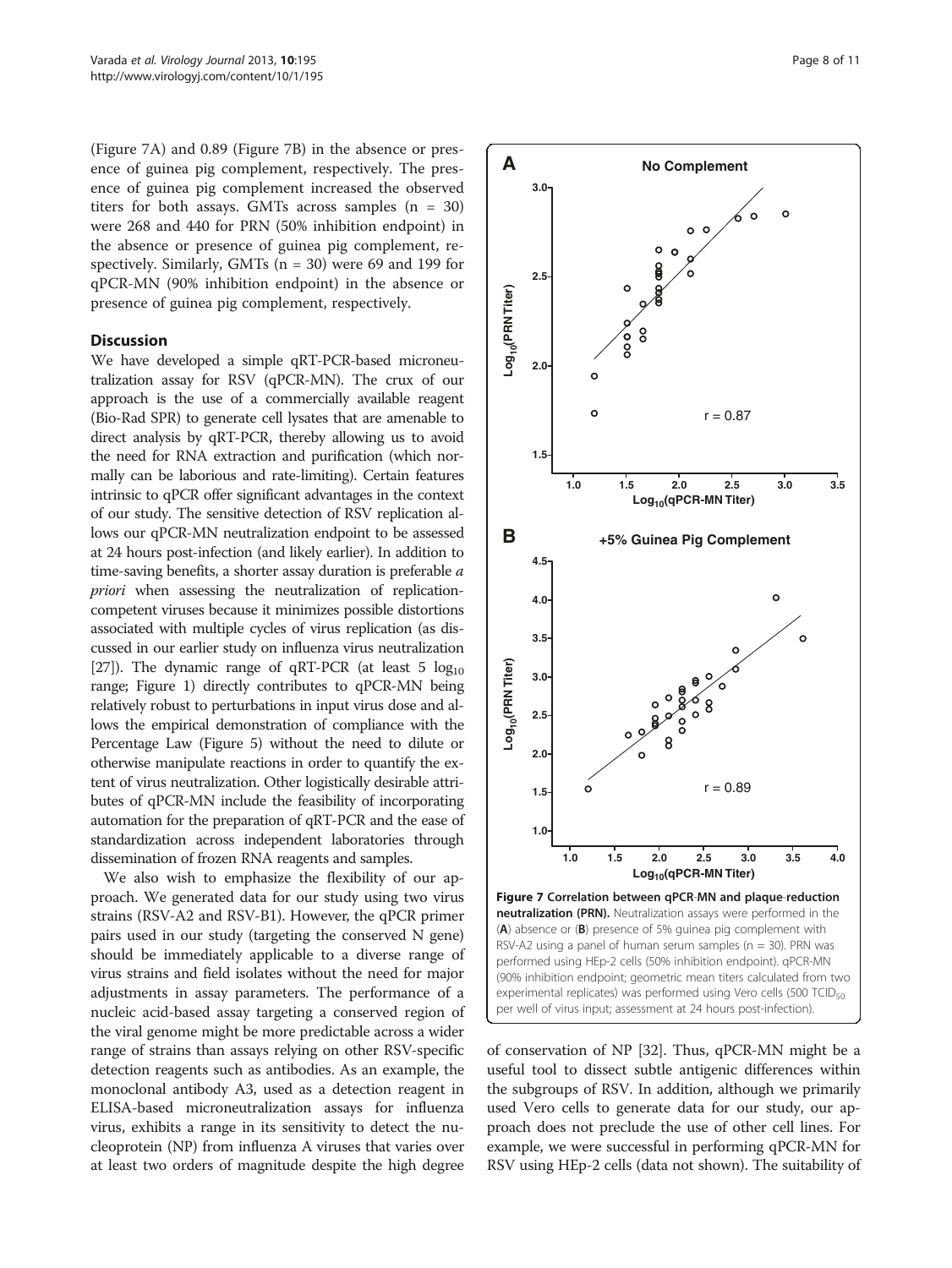a cell line for qPCR-MN can be dictated by circumstances particular to a given experiment (for example, the growth property of the RSV strain).

The current cost (~\$1 per qRT-PCR well) associated with qPCR-MN (mainly due to Bio-Rad SPR as well as the commercial kit for one-step qRT-PCR) might be acceptable for many purposes, even ones requiring high sample throughput, especially considering the relatively minimal effort necessary for generating suitable experimental samples for qRT-PCR analysis and the possibility for exploiting automation. For example, screening serum samples using a single dilution to identify RSV susceptible subjects for inclusion in clinical trials might be feasible with this type of assay since only a small volume of serum is required and since the assay potentially provides a rapid determination of serostatus. We are actively investigating additional cost-cutting measures including further downscaling and substitution of key reagents associated with substantial expense (i.e., Bio-Rad SPR) with less costly alternatives.

We have used a 90% inhibition endpoint for qPCR-MN in the present study. A 50% inhibition endpoint resulted in greater variability in neutralization titer estimation among replicates compared with the use of a 90% inhibition endpoint. Other endpoint definitions (for example, a 50% inhibition endpoint calculated according to a non-parametric algorithm based on the method of Spearman and Kärber) could be used, but the correlation of results with PRN titers (using a 50% inhibition endpoint) marginally decreased (data not shown). In future studies, the endpoint definition for qPCR-MN might need to be refined using larger sample sizes from diverse populations in order to identify a biologically relevant neutralization threshold that accurately discriminates between RSV-susceptible and RSV-protected individuals. It is important to note that there may be intrinsic differences in the functional activity of the antibodies evaluated in an assay that measures 90% inhibition within a single virus infection cycle as compared with an assay that measures 50% reduction in plaque counts following multiple cycles of virus replication. These qualitative differences could contribute to the minor differences in results observed between qPCR-MN and PRN.

## **Conclusions**

We have developed a simple qRT-PCR-based microneutralization assay (qPCR-MN) for RSV amenable to highthroughput applications. Our approach relies upon a commercially available reagent that circumvents sample RNA purification, thereby removing a procedural obstacle that can be labor-intensive and rate-limiting. Reagents that require the expenditure of substantial time or resources to generate (reporter virus constructs for different strains, antibodies, etc.) are not necessary for qPCR-MN. The

sensitivity and dynamic range of qRT-PCR can be exploited to allow neutralization endpoint assessment at 24 hours post-infection as well as empirical demonstration of compliance with the Percentage Law (i.e., robustness to perturbations in input virus dose). Other appealing features of qPCR-MN include the possibility for incorporation of automation and the availability of the option to disseminate frozen RNA reagents and samples for the purpose of assay standardization. Finally, we note that our qRT-PCR-based approach might be generalizable for the rapid development of neutralization assays involving other families of viruses.

## Methods

## Viruses, cells, and antibodies

RSV-A2, a gift from Robert Chanock and Brian Murphy (NIAID, NIH, USA), was serially plaque-purified 3 times and then amplified in HEp-2 cells to generate the working virus pool. RSV-B1, a gift from Fran Rubin (NIAID, NIH), was amplified in Vero cells after receipt to generate the working virus pool. HEp-2 and Vero cells (obtained from ATCC; Manassas, VA, USA) were grown in Eagle's MEM supplemented with 4 mM glutamine and 10% fetal bovine serum (MEM-10); RSV infections were performed with MEM supplemented with 4 mM glutamine and 1% fetal bovine serum (MEM-1) as described [[33](#page-10-0)]. Extracellular virus was harvested when the observed cytopathic effect (CPE) reached 4+ (72 to 120 hours after infection; MOI of 0.1), clarified by low-speed centrifugation and stabilized by addition of 100 mM  $MgSO<sub>4</sub>$  and 50 mM HEPES buffer, and stored at −70°C in aliquots until use. For animal immunizations, RSV-A2 was purified using a 30/45/60% discontinuous sucrose gradient with ultracentrifugation at 35K RPM in a Beckman SW41 rotor for 2 hours at 4°C. The purified virus fraction was inactivated by exposure to ultraviolet light (254 nm) for 30 minutes as described [[34](#page-10-0)], and inactivation was confirmed by absence of CPE following incubation on Vero cell monolayers for 6 days.

A lot of human immunoglobulin (intended for intravenous human administration) was obtained from Baxter (Deerfield, IL, USA). Following extensive characterization (J. Beeler; manuscript in preparation), this lot was designated as "RSV-Lot 1" to be used as a reference reagent. RSV-F monoclonal antibody 1200 (ascites fluid) with known neutralizing activity was generated and characterized as previously described [\[29\]](#page-10-0). Rabbit anti-RSV polyclonal sera were prepared by immunizing New Zealand white rabbits subcutaneously with a dose equivalent of  $10^6$  TCID<sub>50</sub> of UV-inactivated, purified RSV-A2 in complete Freund's adjuvant; rabbits were boosted two times with the same dose in incomplete Freund's adjuvant every three weeks. This protocol was approved by the CBER Institutional Animal Care and Use Committee (IACUC; FDA, USA). Pre-immune sera were collected before the first immunization, and post-immune sera were collected four weeks after the last boost. Archived, de-identified human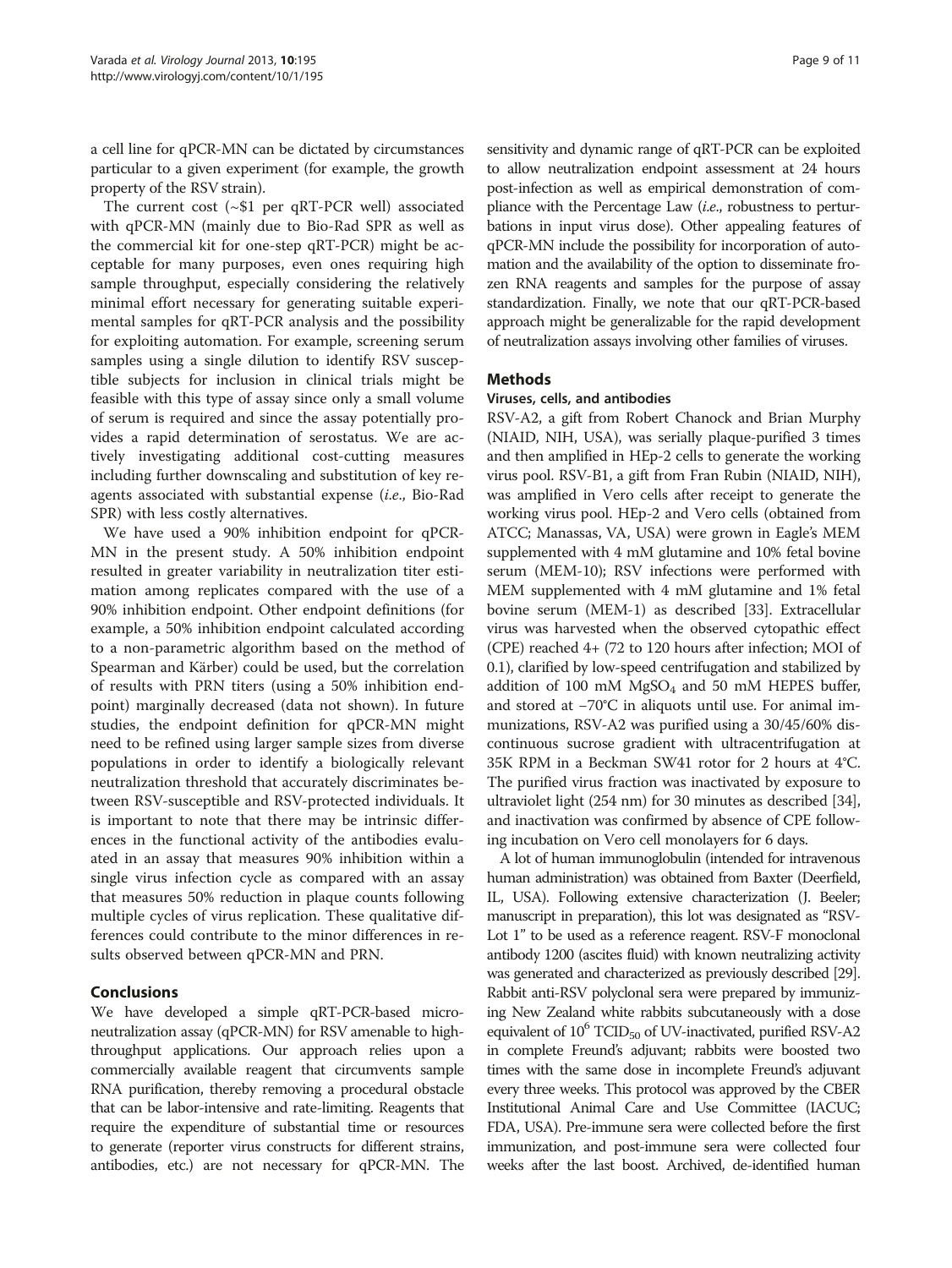serum samples from children in the  $6-8<sup>th</sup>$  grades who participated in a measles vaccine study in the 1980's were assessed following approval from the Research Involving Human Subjects Committee (RIHSC; FDA, USA). Human serum depleted of IgG, IgM, and IgA was obtained from SunnyLab (SF142-2; Sittingbourne, UK). For certain neutralization experiments, the antibody samples were assessed in the presence of guinea pig complement (C200-0005; Rockland Immunochemicals, Inc.; Gilbertsville, PA, USA) at 5% in the final virus/antibody mixture (complement/antibody sample dilution mixed with an equal volume of virus).

## qRT-PCR-based microneutralization assay (qPCR-MN) for **RSV**

RNA standards were prepared by purifying total RNA (using the Qiagen RNeasy kit; Valencia, CA, USA) from Vero cells infected with RSV-A2 or RSV-B1 (MOI = 0.1; 72 hours post-infection).

For qPCR-MN, 96-well culture plates were seeded with Vero cells (15,000 cells per well). On the following day, the cell propagation medium (MEM-10) was replaced with the infection medium (MEM-1; 100 μL/well). Virus inocula were mixed with an equal volume of antibody dilutions (from a dilution series using MEM-1 as the diluent) and incubated at 37°C for 1 h; subsequently, 100 μL of the virus/antibody mixtures (containing a pre-neutralization infectivity of 500 TCID $_{50}$  of RSV-A2 or RSV-B1) were transferred to the corresponding wells containing cell monolayers. At 24 h post-infection, experimental samples were prepared using the iScript Sample Preparation Reagent (Bio-Rad; Hercules, CA, USA; referred to as Bio-Rad SPR) by (1) removing the medium and washing the cells twice with 100 μL of PBS; (2) applying 100 μL of Bio-Rad SPR per well and incubating at room temperature for 1 min; and (3) collecting the resulting lysate. Sample lysates were routinely stored frozen at −20°C until assessment by qRT-PCR.

The following two primer pairs (targeting the RSV N gene) were used for qRT-PCR: CATCCAGCAAATA CACCATCCA and TTCTGCACATCATAATTAGGAG TATCAA for RSV subgroup A viruses, and CTGTCATC CAGCAAATACACTATTCA and GCACATCATAATT GGGAGTGTCA for RSV subgroup B viruses [\[28\]](#page-10-0). Following optimization (performed as described previously [[35\]](#page-10-0)), reactions contained: each primer at 300 nM, 1X iScript One-Step SYBR Green RT-PCR mix (Bio-Rad), 1 μL of sample (Bio-Rad SPR lysate), and water to 10 μL. Reaction preparations were routinely performed using the epMotion 5075 automated liquid handling system (Eppendorf North America; Hauppage, NY, USA). Realtime PCR was performed using the CFX-96 instrument (Bio-Rad) using the following conditions: 50°C for 10 min  $(1X)/95^{\circ}$ C for 5 min  $(1X)/95^{\circ}$ C for 10 s, 63<sup>°</sup>C (for RSV subgroup A primers) or 64°C (for RSV subgroup B

primers) for 30 s (40X). The RNA standards (serially diluted in a Bio-Rad SPR lysate prepared from uninfected Vero cells) were used to verify the performance of each PCR run and to facilitate the quantification of experimental samples. The RNA copy numbers were normalized to the mean value ( $n \geq 3$ ) obtained from virus-infected control wells in the absence of neutralizing antibodies (virus control wells). The neutralization titer was defined as the reciprocal of the highest dilution factor (after accounting for addition of virus) necessary to inhibit the PCR signal 90% (i.e., below the threshold of 10% of the mean value observed in virus control wells). Certain assay parameters (for example, input virus dose and incubation time) were altered as indicated without other assay adjustments.

#### Plaque-reduction neutralization assay (PRN) for RSV

Plaque-reduction neutralization assays (PRN) were performed as previously described [[18\]](#page-10-0). Human serum samples were heat inactivated at 56°C for 30 minutes prior to testing. Briefly, serial four-fold dilutions of antibody samples were incubated with RSV-A2 or RSV-B1 in the presence or absence of 5% guinea pig complement (diluted to yield 25–35 plaques per well) for 1 hour prior to inoculating virus/antibody mixtures onto HEp-2 cell monolayers in duplicate in 24-well cell culture plates for one hour at 37°C prior to overlaying with medium containing 1.5% methylcellulose. After 5 days, monolayers were fixed using 80% methanol and subjected to immunostaining with a mixture of two RSV-F monoclonal antibodies (1129 and 1243) [\[29](#page-10-0)]. Plates were then washed 3 times with PBS followed by addition of peroxidase-conjugated, goat anti-mouse antibody for 1 hour at 37°C. Plates were washed, treated with 100 μL of 4-chloro-1-naphthol in methanol (3 mg/mL) and 0.01% hydrogen peroxide until plaques were obvious to the eye with minimal background. Endpoint titers were calculated using the Spearman-Kärber method [\[36\]](#page-10-0) and reported as the reciprocal of the dilution (after accounting for addition of virus) that decreased the plaque count by at least 50%.

## Ethical approval

The animal protocol was approved by the CBER Institutional Animal Care and Use Committee (IACUC; FDA, USA). The use of human serum samples was approved by the Research Involving Human Subjects Committee (RIHSC; FDA, USA).

#### Competing interests

The authors declare that they have no competing interests.

#### Authors' contributions

JB, BT, KP, and HM were responsible for design and conception of the study. JV, BT, and HM performed the qPCR-based neutralization assay. TM, SA, LC, and JB